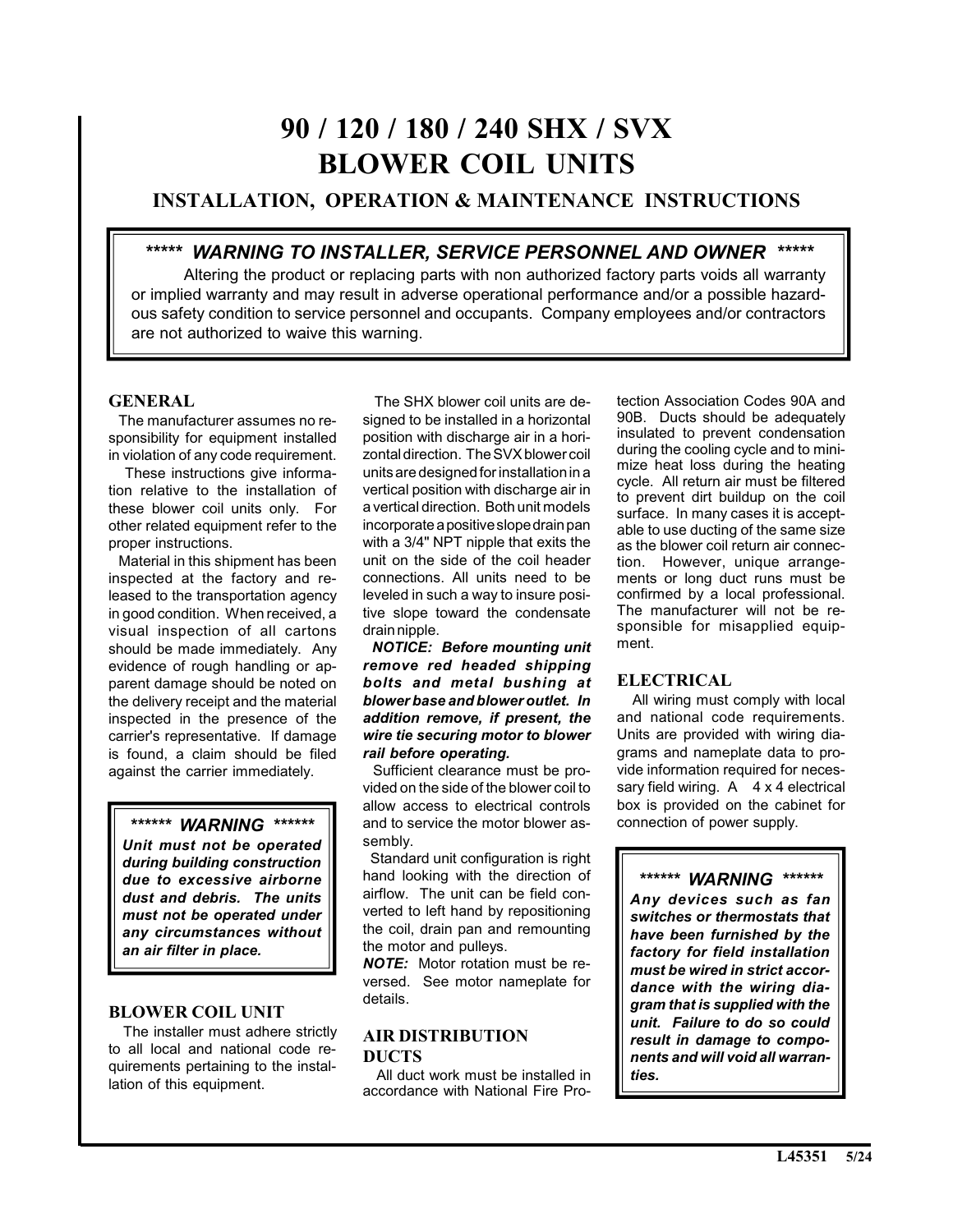#### **PIPING**

 These units are supplied with a direct expansion refrigerant coil. The standard refrigerant metering device is a thermostatic expansion valve. The suction and liquid lines must be sized in accordance with the outdoor unit manufacturer's recommendations and require sweat connections at the blower coil unit. Piping must be installed in accordance with all applicable codes. .

*\*\*\*\*\*\* WARNING \*\*\*\*\*\* When connecting piping to blower coil units, do not bend or reposition the coil header tubing for alignment purposes. This could cause a tubing fracture resulting in a refrigerant leak when the system is charged.*

**Caution:** Prior to connecting to the blower coil all external piping must be purged of debris.

 Condensate drain lines must be installed with adequate slope away from the unit to assure positive drainage. Since the drain pan is located on the suction side of the blower, a negative pressure exists at the drain pan and a minimum trap of 2 inches must be provided in the drain line to assure proper drainage. *NOTE:* Drain pan has positive slope to the nipple which is located on the coil connection side of the unit.

#### **GENERAL PIPING PRECAUTIONS**

1. Flush all field piping prior to connection to remove all debris. Recommend dry nitrogen.

2. Use wet cotton rags to cool valve body when brazing.

3. Avoid rapid quenching of brazed joints as this will produce joints of inferior quality.

4. The coil suction and liquid fittings will not support the weight of the connecting pipes. All pipes which are connected to the unit must be completely supported prior to connection to the unit.

5. All piping fabricated in the field should be installed with consideration of additional space for any electrical routing or servicing that may be required.

6. Connect all piping per accepted industry standards and observe all regulations governing installation of piping systems. When all connections are complete the system must be pressure tested. Repair any brazed joint leaks.

#### **PIPING INSULATION**

 After the system has been proven leak free, all suction lines must be insulated to prevent condensate drippage or insulated as specified on the building plans.

#### **DUCT WORK**

All duct work must be installed in accordance with industry accepted practices, and all applicable national and local code requirements.

#### **NOISE**

These blower coil units are designed for quiet operation, however, all air handling equipment will transfer some amount of noise to the conditioned space. This should be taken into consideration when planning the location of the equipment.

#### **MOUNTING**

It is important to ensure that the blower coil unit is securely mounted and the structure is sufficient to support the weight of the equipment. The SHX blower coil units are intended to be mounted with a support angle or channel located under the unit. There are 7/8" knockouts located at all four corners top and bottom which permits field supplied hanging rods to extend through the unit to secure to the field supplied angle or channel. (See figure 1) All anchors for mounting the equipment must be placed and sized to ensure a safe and durable installation. When necessary use shims to obtain the proper level. This will ensure that the condensate will drain from the unit.

#### **INSTALLATION PRECAUTIONS**

Installation of this equipment should only be performed by qualified personnel to ensure proper installation and the safety of the installer. The following are some precautions to be followed for typical installations.

1. Always use proper tools and equipment.

2. No wiring or other work should be attempted without first ensuring that the blower coil is completely disconnected from the power source and locked out. Always verify that a good ground connection exists prior to energizing any power sources.

3. Always review the nameplate on each unit for proper voltage and control configurations. This information is determined from the components and wiring of the unit and may vary from unit to unit.

4. When soldering or brazing to the unit it is recommended to have a fire extinguisher readily available. When brazing close to an expansion valve or other components heat shields or wet rags are required to prevent damage.

5. When the blower coil unit is in operation components are rotating at high speeds.

6. Units must be installed level to ensure proper drainage and operation.

7. Check unit prior to operation to ensure that the condensate water will drain toward the drain connection. An auxiliary overflow pan may be required as a back up to a clogged primary drain.

8. Be sure that the drain pan is free from foreign material prior to start up.

9. Check filter media installation to ensure that it is installed correctly. Use the directional arrows or other information on the filter to determine the proper flow direction.

10. Ensure that the air distribution system does not exceed the external static rating of the unit. This could cause the motor to activate its internal motor temperature protector and shut off on safety.

#### **START-UP OPERATION Pre-start Check**

1. Check that supply voltage matches nameplate data.

2. Ensure that the unit is properly grounded.

3. With power off, ensure that the blower wheel(s) rotate freely and quietly.

4. Verify that the lines were properly cleared of debris prior to sealing.

5. Check that coil(s), expansion valve(s) and piping have been leak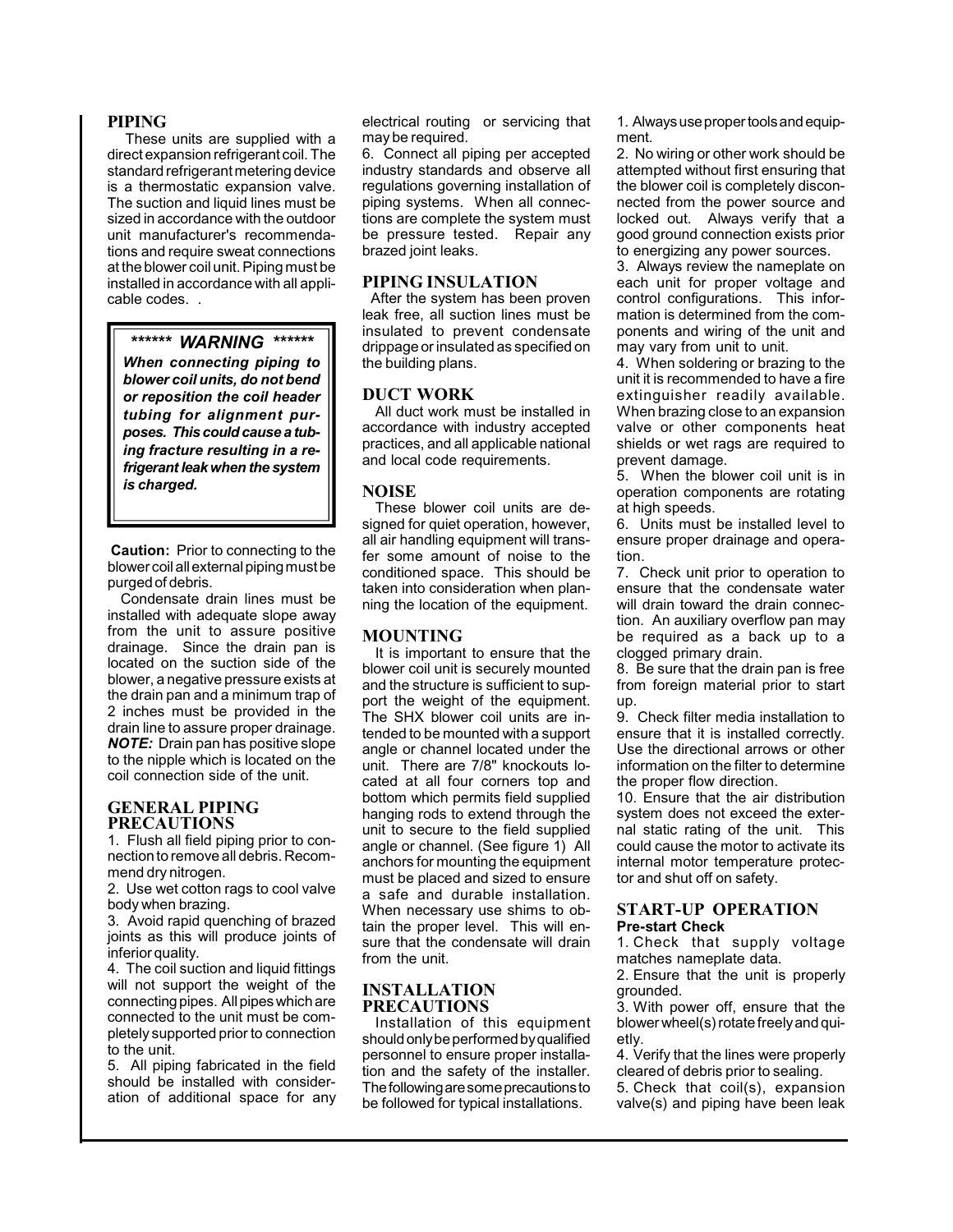

checked and insulated as required. 6. Install all panels.

7. Install any filters which may have been removed during the installation process.

*\*\*\*\*\*\* WARNING \*\*\*\*\*\**

*If an auxiliary hot water coil is installed in the unit then a freeze protecting thermostat or similar device is recommended to prevent the freezing of the water coil if an abnormal evaporator condition occurs.*

#### **Blower Speed Adjustment**

 Adjustment of blower speed is made by loosening the set screw in the outer (movable) pulley face and turning this face half or full turns only, so that the adjusting set screw will be positioned precisely over the flat on the pulley hub. Speed is reduced by adjusting the pulley faces so that they are further apart; speed is increased with faces closer together. Check all of the pulleys' set screws for tightness.

#### **Inspection and Cleaning**

Before start-up all of the components should be given a thorough

check. Optimal operation of this equipment requires cleanliness. Often after installation of this equipment additional construction activities occur. Care must be taken to protect the equipment from debris during these construction phases.

*\*\*\*\*\*\* WARNING \*\*\*\*\*\* The manufacturer does NOT WARRANT equipment subjected to abuse. Metal chips, dust, drywall tape, paint over spray, etc. can void warranties and liability for equipment failure, personal injury and property damage.*

#### **MAINTENANCE**

 To achieve maximum performance and service life of each piece of equipment a formal schedule of regular maintenance should be established and maintained by a certified contractor.

 The following is provided as a recommended maintenance schedule. Specific instructions for maintenance procedures are given after the check list.

#### **Monthly Check List**

- -Inspect the unit air filters. Clean or replace as required.
- -Inspect the drainpan to be sure it is

#### *\*\*\*\*\*\* WARNING \*\*\*\*\*\**

 *Always wear eye protection. When blower coil is operating, some components are operating at high speeds. Personal injury can result from touching these items with any object*

 *All electrical and service access panels must be returned and secured in their proper place.*

 *Clear surrounding area of all tools, equipment and debris. Check the entire unit to ensure it's cleanliness.*

clean to permit the flow of condensate through the drain lines.

-Inspect the fan belt for wear and alignment. Replace or adjust as required.

#### **Yearly Check List**

- -Clean the blower motor and oil if required.
- -Inspect the blower coil unit casing for corrosion and loose fasteners.
- -Inspect the blower wheel and housing. Clean if necessary.
- -Check the motor pulley and blower pulley for alignment and tighten their set screws. Adjust belt tension if necessary.
- -Inspect all coil connections for leaks. Inspect the coil fins for excessive dirt or damage. Clean or repair if required.

#### *\*\*\*\*\*\* WARNING \*\*\*\*\*\**

*Disconnect electrical power and allow all rotating equipment to stop before servicing the unit. Failure to do so may result in personal injury or death from electrical shock or entanglement in moving parts. Note: Multiple circuits may be involved so verify with a meter or suitable voltage indicating device.*

#### **Blower**

 Inspect the bearings for wear. They are ball bearing, self-aligning and grease packed. Replace if required. Inspect the thrust collars for end play and alignment of wheel. Check the